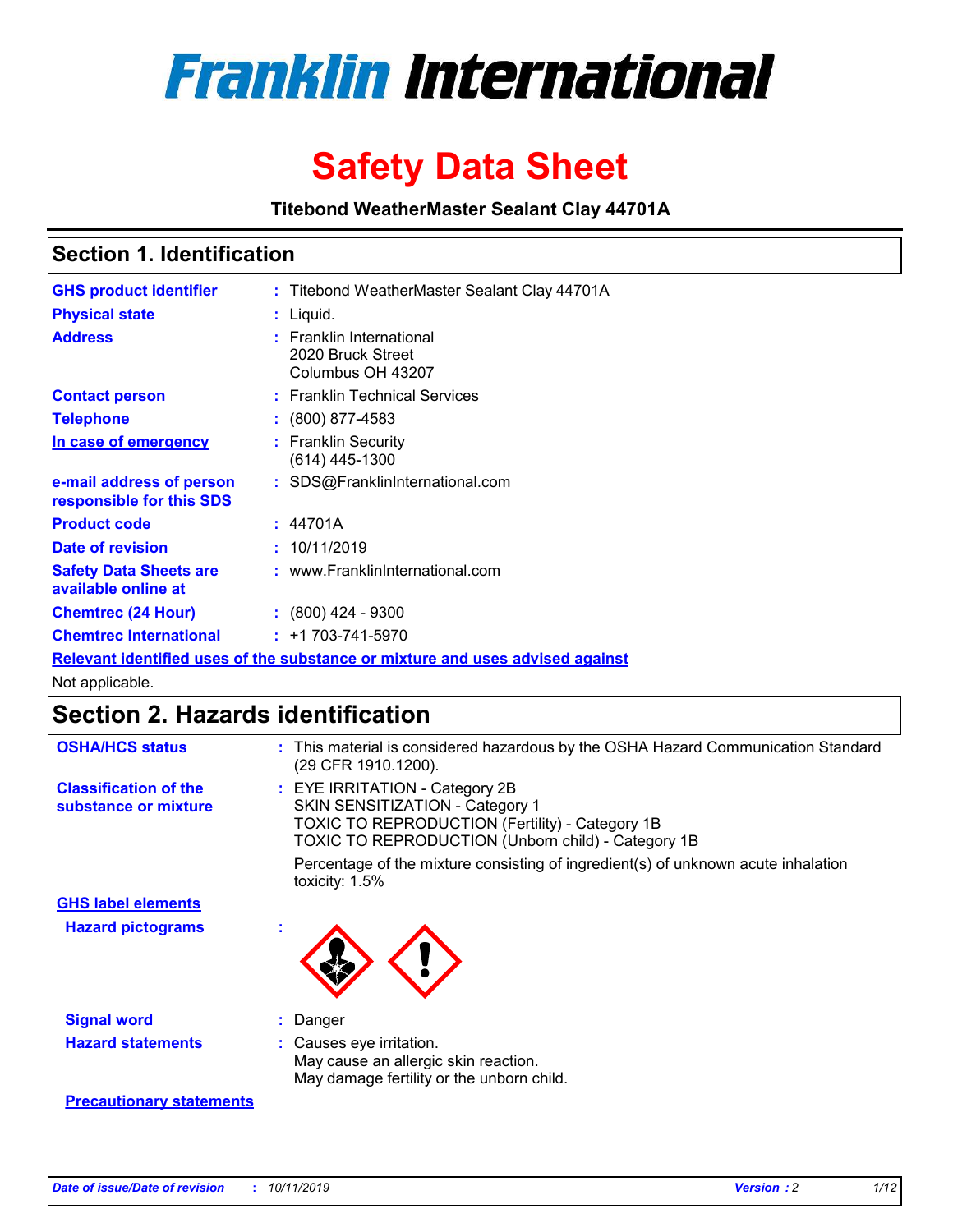### **Section 2. Hazards identification**

| <b>Prevention</b>                          | : Obtain special instructions before use. Do not handle until all safety precautions have<br>been read and understood. Wear protective gloves. Wear eye or face protection.<br>Wear protective clothing. Avoid breathing vapor. Wash hands thoroughly after handling.<br>Contaminated work clothing must not be allowed out of the workplace.                                                        |
|--------------------------------------------|------------------------------------------------------------------------------------------------------------------------------------------------------------------------------------------------------------------------------------------------------------------------------------------------------------------------------------------------------------------------------------------------------|
| <b>Response</b>                            | : IF exposed or concerned: Get medical attention. IF ON SKIN: Wash with plenty of<br>soap and water. Wash contaminated clothing before reuse. If skin irritation or rash<br>occurs: Get medical attention. IF IN EYES: Rinse cautiously with water for several<br>minutes. Remove contact lenses, if present and easy to do. Continue rinsing. If eye<br>irritation persists: Get medical attention. |
| <b>Storage</b>                             | : Store locked up.                                                                                                                                                                                                                                                                                                                                                                                   |
| <b>Disposal</b>                            | : Dispose of contents and container in accordance with all local, regional, national and<br>international regulations.                                                                                                                                                                                                                                                                               |
| <b>Hazards not otherwise</b><br>classified | : Product generates methanol during cure.                                                                                                                                                                                                                                                                                                                                                            |
|                                            |                                                                                                                                                                                                                                                                                                                                                                                                      |

## **Section 3. Composition/information on ingredients**

| <b>Substance/mixture</b><br>: Mixture                |               |                     |
|------------------------------------------------------|---------------|---------------------|
| Ingredient name                                      | $\frac{9}{6}$ | <b>CAS number</b>   |
| 3-aminopropyltriethoxysilane<br>Dibutyltin dilaurate | צ≥<br>≤0.3    | 919-30-2<br>77-58-7 |

Any concentration shown as a range is to protect confidentiality or is due to batch variation.

**There are no additional ingredients present which, within the current knowledge of the supplier and in the concentrations applicable, are classified as hazardous to health or the environment and hence require reporting in this section.**

**Occupational exposure limits, if available, are listed in Section 8.**

## **Section 4. First aid measures**

| <b>Description of necessary first aid measures</b> |                                                                                                                                                                                                                                                                                                                                                                                                                                                                                                                                                                                                                                                                                                                                                                           |  |  |  |
|----------------------------------------------------|---------------------------------------------------------------------------------------------------------------------------------------------------------------------------------------------------------------------------------------------------------------------------------------------------------------------------------------------------------------------------------------------------------------------------------------------------------------------------------------------------------------------------------------------------------------------------------------------------------------------------------------------------------------------------------------------------------------------------------------------------------------------------|--|--|--|
| <b>Eye contact</b>                                 | : Immediately flush eyes with plenty of water, occasionally lifting the upper and lower<br>eyelids. Check for and remove any contact lenses. Continue to rinse for at least 10<br>minutes. If irritation persists, get medical attention.                                                                                                                                                                                                                                                                                                                                                                                                                                                                                                                                 |  |  |  |
| <b>Inhalation</b>                                  | : Remove victim to fresh air and keep at rest in a position comfortable for breathing. If<br>not breathing, if breathing is irregular or if respiratory arrest occurs, provide artificial<br>respiration or oxygen by trained personnel. It may be dangerous to the person providing<br>aid to give mouth-to-mouth resuscitation. Get medical attention. If unconscious, place<br>in recovery position and get medical attention immediately. Maintain an open airway.<br>Loosen tight clothing such as a collar, tie, belt or waistband. In case of inhalation of<br>decomposition products in a fire, symptoms may be delayed. The exposed person may<br>need to be kept under medical surveillance for 48 hours.                                                       |  |  |  |
| <b>Skin contact</b>                                | : Wash with plenty of soap and water. Remove contaminated clothing and shoes. Wash<br>contaminated clothing thoroughly with water before removing it, or wear gloves.<br>Continue to rinse for at least 10 minutes. Get medical attention. In the event of any<br>complaints or symptoms, avoid further exposure. Wash clothing before reuse. Clean<br>shoes thoroughly before reuse.                                                                                                                                                                                                                                                                                                                                                                                     |  |  |  |
| <b>Ingestion</b>                                   | : Wash out mouth with water. Remove dentures if any. Remove victim to fresh air and<br>keep at rest in a position comfortable for breathing. If material has been swallowed and<br>the exposed person is conscious, give small quantities of water to drink. Stop if the<br>exposed person feels sick as vomiting may be dangerous. Do not induce vomiting<br>unless directed to do so by medical personnel. If vomiting occurs, the head should be<br>kept low so that vomit does not enter the lungs. Get medical attention. Never give<br>anything by mouth to an unconscious person. If unconscious, place in recovery position<br>and get medical attention immediately. Maintain an open airway. Loosen tight clothing<br>such as a collar, tie, belt or waistband. |  |  |  |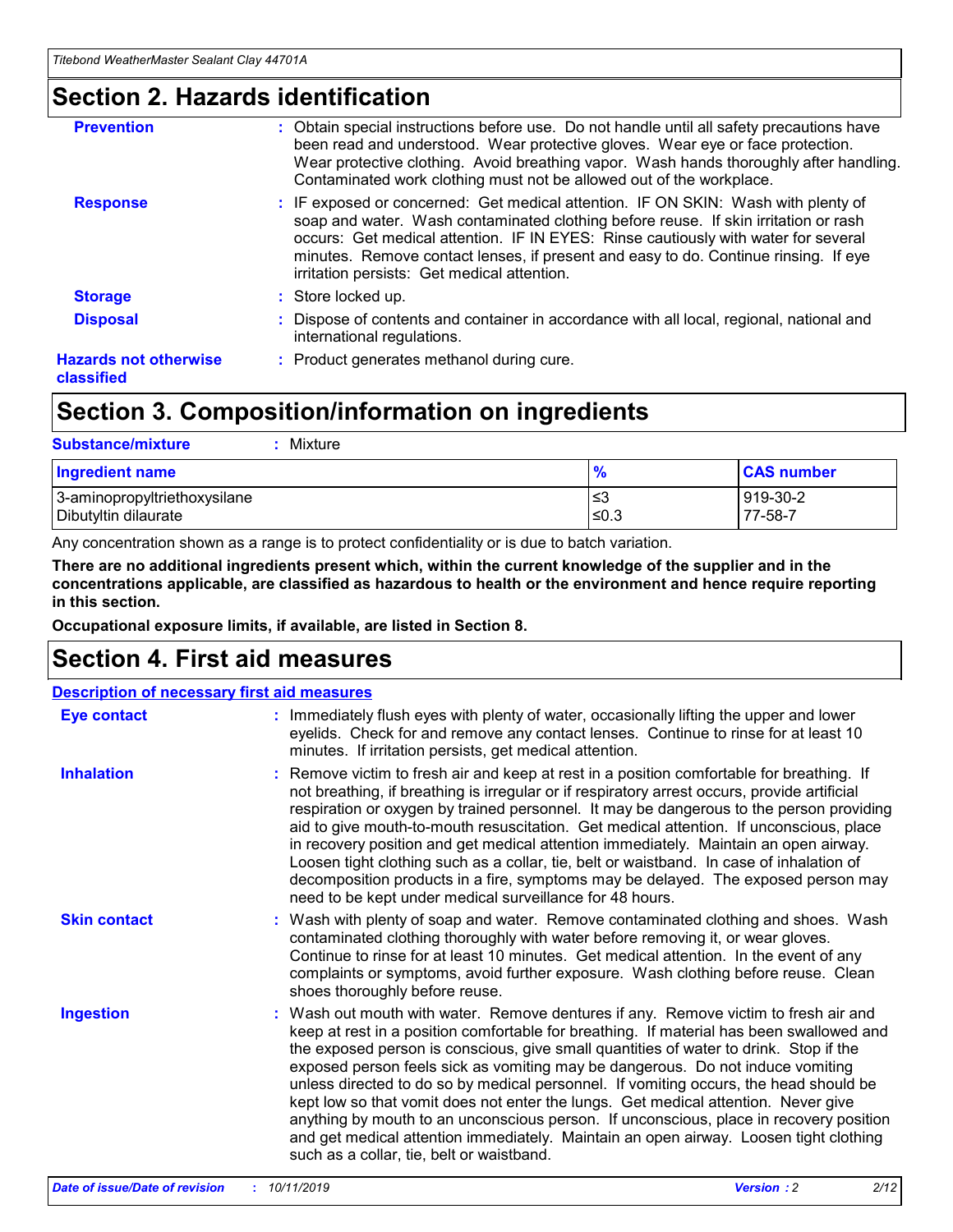### **Section 4. First aid measures**

| Most important symptoms/effects, acute and delayed |                                       |                                                                                                                                                                                                                                                                                                                                                                                                                 |  |  |  |
|----------------------------------------------------|---------------------------------------|-----------------------------------------------------------------------------------------------------------------------------------------------------------------------------------------------------------------------------------------------------------------------------------------------------------------------------------------------------------------------------------------------------------------|--|--|--|
|                                                    | <b>Potential acute health effects</b> |                                                                                                                                                                                                                                                                                                                                                                                                                 |  |  |  |
| <b>Eye contact</b>                                 |                                       | : May cause eye irritation.                                                                                                                                                                                                                                                                                                                                                                                     |  |  |  |
| <b>Inhalation</b>                                  |                                       | : No known significant effects or critical hazards.                                                                                                                                                                                                                                                                                                                                                             |  |  |  |
| <b>Skin contact</b>                                |                                       | : May cause skin irritation.                                                                                                                                                                                                                                                                                                                                                                                    |  |  |  |
| <b>Ingestion</b>                                   |                                       | : No known significant effects or critical hazards.                                                                                                                                                                                                                                                                                                                                                             |  |  |  |
| Over-exposure signs/symptoms                       |                                       |                                                                                                                                                                                                                                                                                                                                                                                                                 |  |  |  |
| <b>Eye contact</b>                                 |                                       | : Adverse symptoms may include the following:<br>irritation<br>watering<br>redness                                                                                                                                                                                                                                                                                                                              |  |  |  |
| <b>Inhalation</b>                                  |                                       | : Adverse symptoms may include the following:<br>reduced fetal weight<br>increase in fetal deaths<br>skeletal malformations                                                                                                                                                                                                                                                                                     |  |  |  |
| <b>Skin contact</b>                                |                                       | : Adverse symptoms may include the following:<br>irritation<br>redness<br>reduced fetal weight<br>increase in fetal deaths<br>skeletal malformations                                                                                                                                                                                                                                                            |  |  |  |
| <b>Ingestion</b>                                   |                                       | : Adverse symptoms may include the following:<br>reduced fetal weight<br>increase in fetal deaths<br>skeletal malformations                                                                                                                                                                                                                                                                                     |  |  |  |
|                                                    |                                       | <b>Indication of immediate medical attention and special treatment needed, if necessary</b>                                                                                                                                                                                                                                                                                                                     |  |  |  |
| <b>Notes to physician</b>                          |                                       | : In case of inhalation of decomposition products in a fire, symptoms may be delayed.<br>The exposed person may need to be kept under medical surveillance for 48 hours.                                                                                                                                                                                                                                        |  |  |  |
| <b>Specific treatments</b>                         |                                       | : No specific treatment.                                                                                                                                                                                                                                                                                                                                                                                        |  |  |  |
| <b>Protection of first-aiders</b>                  |                                       | : No action shall be taken involving any personal risk or without suitable training. If it is<br>suspected that fumes are still present, the rescuer should wear an appropriate mask or<br>self-contained breathing apparatus. It may be dangerous to the person providing aid to<br>give mouth-to-mouth resuscitation. Wash contaminated clothing thoroughly with water<br>before removing it, or wear gloves. |  |  |  |

**See toxicological information (Section 11)**

### **Section 5. Fire-fighting measures**

| <b>Extinguishing media</b>                             |                                                                                                                                                                                                     |
|--------------------------------------------------------|-----------------------------------------------------------------------------------------------------------------------------------------------------------------------------------------------------|
| <b>Suitable extinguishing</b><br>media                 | : Use an extinguishing agent suitable for the surrounding fire.                                                                                                                                     |
| <b>Unsuitable extinguishing</b><br>media               | : None known.                                                                                                                                                                                       |
| <b>Specific hazards arising</b><br>from the chemical   | : In a fire or if heated, a pressure increase will occur and the container may burst.                                                                                                               |
| <b>Hazardous thermal</b><br>decomposition products     | : Decomposition products may include the following materials:<br>carbon dioxide<br>carbon monoxide<br>nitrogen oxides<br>metal oxide/oxides                                                         |
| <b>Special protective actions</b><br>for fire-fighters | : Promptly isolate the scene by removing all persons from the vicinity of the incident if<br>there is a fire. No action shall be taken involving any personal risk or without suitable<br>training. |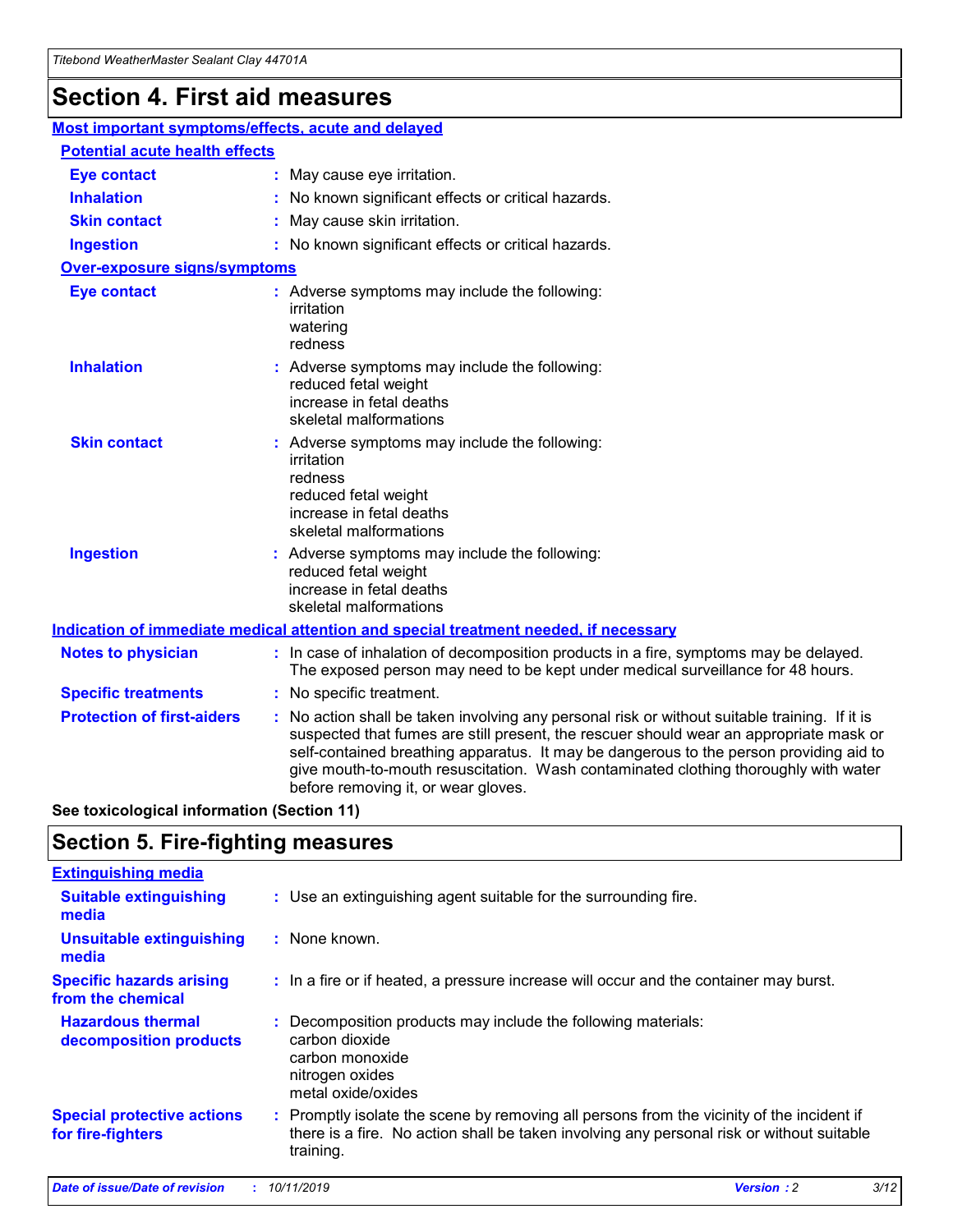### **Section 5. Fire-fighting measures**

**Special protective equipment for fire-fighters** Fire-fighters should wear appropriate protective equipment and self-contained breathing **:** apparatus (SCBA) with a full face-piece operated in positive pressure mode.

### **Section 6. Accidental release measures**

#### **Personal precautions, protective equipment and emergency procedures**

| For non-emergency<br>personnel                               | : No action shall be taken involving any personal risk or without suitable training.<br>Evacuate surrounding areas. Keep unnecessary and unprotected personnel from<br>entering. Do not touch or walk through spilled material. Avoid breathing vapor or mist.<br>Provide adequate ventilation. Wear appropriate respirator when ventilation is<br>inadequate. Put on appropriate personal protective equipment.                                                                                                                                                                                                                                                                                             |
|--------------------------------------------------------------|--------------------------------------------------------------------------------------------------------------------------------------------------------------------------------------------------------------------------------------------------------------------------------------------------------------------------------------------------------------------------------------------------------------------------------------------------------------------------------------------------------------------------------------------------------------------------------------------------------------------------------------------------------------------------------------------------------------|
| For emergency responders                                     | : If specialized clothing is required to deal with the spillage, take note of any information in<br>Section 8 on suitable and unsuitable materials. See also the information in "For non-<br>emergency personnel".                                                                                                                                                                                                                                                                                                                                                                                                                                                                                           |
| <b>Environmental precautions</b>                             | : Avoid dispersal of spilled material and runoff and contact with soil, waterways, drains<br>and sewers. Inform the relevant authorities if the product has caused environmental<br>pollution (sewers, waterways, soil or air).                                                                                                                                                                                                                                                                                                                                                                                                                                                                              |
| <b>Methods and materials for containment and cleaning up</b> |                                                                                                                                                                                                                                                                                                                                                                                                                                                                                                                                                                                                                                                                                                              |
| <b>Small spill</b>                                           | : Stop leak if without risk. Move containers from spill area. Dilute with water and mop up<br>if water-soluble. Alternatively, or if water-insoluble, absorb with an inert dry material and<br>place in an appropriate waste disposal container. Dispose of via a licensed waste<br>disposal contractor.                                                                                                                                                                                                                                                                                                                                                                                                     |
| <b>Large spill</b>                                           | : Stop leak if without risk. Move containers from spill area. Approach release from<br>upwind. Prevent entry into sewers, water courses, basements or confined areas. Wash<br>spillages into an effluent treatment plant or proceed as follows. Contain and collect<br>spillage with non-combustible, absorbent material e.g. sand, earth, vermiculite or<br>diatomaceous earth and place in container for disposal according to local regulations<br>(see Section 13). Dispose of via a licensed waste disposal contractor. Contaminated<br>absorbent material may pose the same hazard as the spilled product. Note: see<br>Section 1 for emergency contact information and Section 13 for waste disposal. |

### **Section 7. Handling and storage**

| <b>Precautions for safe handling</b>                                             |                                                                                                                                                                                                                                                                                                                                                                                                                                                                                                                                                                                                                                                                                                                                                                                                                                                  |
|----------------------------------------------------------------------------------|--------------------------------------------------------------------------------------------------------------------------------------------------------------------------------------------------------------------------------------------------------------------------------------------------------------------------------------------------------------------------------------------------------------------------------------------------------------------------------------------------------------------------------------------------------------------------------------------------------------------------------------------------------------------------------------------------------------------------------------------------------------------------------------------------------------------------------------------------|
| <b>Protective measures</b>                                                       | : Put on appropriate personal protective equipment (see Section 8). Persons with a<br>history of skin sensitization problems should not be employed in any process in which<br>this product is used. Avoid exposure - obtain special instructions before use. Avoid<br>exposure during pregnancy. Do not handle until all safety precautions have been read<br>and understood. Do not get in eyes or on skin or clothing. Do not ingest. Avoid<br>breathing vapor or mist. If during normal use the material presents a respiratory hazard,<br>use only with adequate ventilation or wear appropriate respirator. Keep in the original<br>container or an approved alternative made from a compatible material, kept tightly<br>closed when not in use. Empty containers retain product residue and can be hazardous.<br>Do not reuse container. |
| <b>Advice on general</b><br>occupational hygiene                                 | : Eating, drinking and smoking should be prohibited in areas where this material is<br>handled, stored and processed. Workers should wash hands and face before eating,<br>drinking and smoking. Remove contaminated clothing and protective equipment before<br>entering eating areas. See also Section 8 for additional information on hygiene<br>measures.                                                                                                                                                                                                                                                                                                                                                                                                                                                                                    |
| <b>Conditions for safe storage,</b><br>including any<br><b>incompatibilities</b> | Store between the following temperatures: 0 to 120°C (32 to 248°F). Store in<br>accordance with local regulations. Store in original container protected from direct<br>sunlight in a dry, cool and well-ventilated area, away from incompatible materials (see<br>Section 10) and food and drink. Store locked up. Keep container tightly closed and<br>sealed until ready for use. Containers that have been opened must be carefully<br>resealed and kept upright to prevent leakage. Do not store in unlabeled containers.<br>Use appropriate containment to avoid environmental contamination. See Section 10 for<br>incompatible materials before handling or use.                                                                                                                                                                         |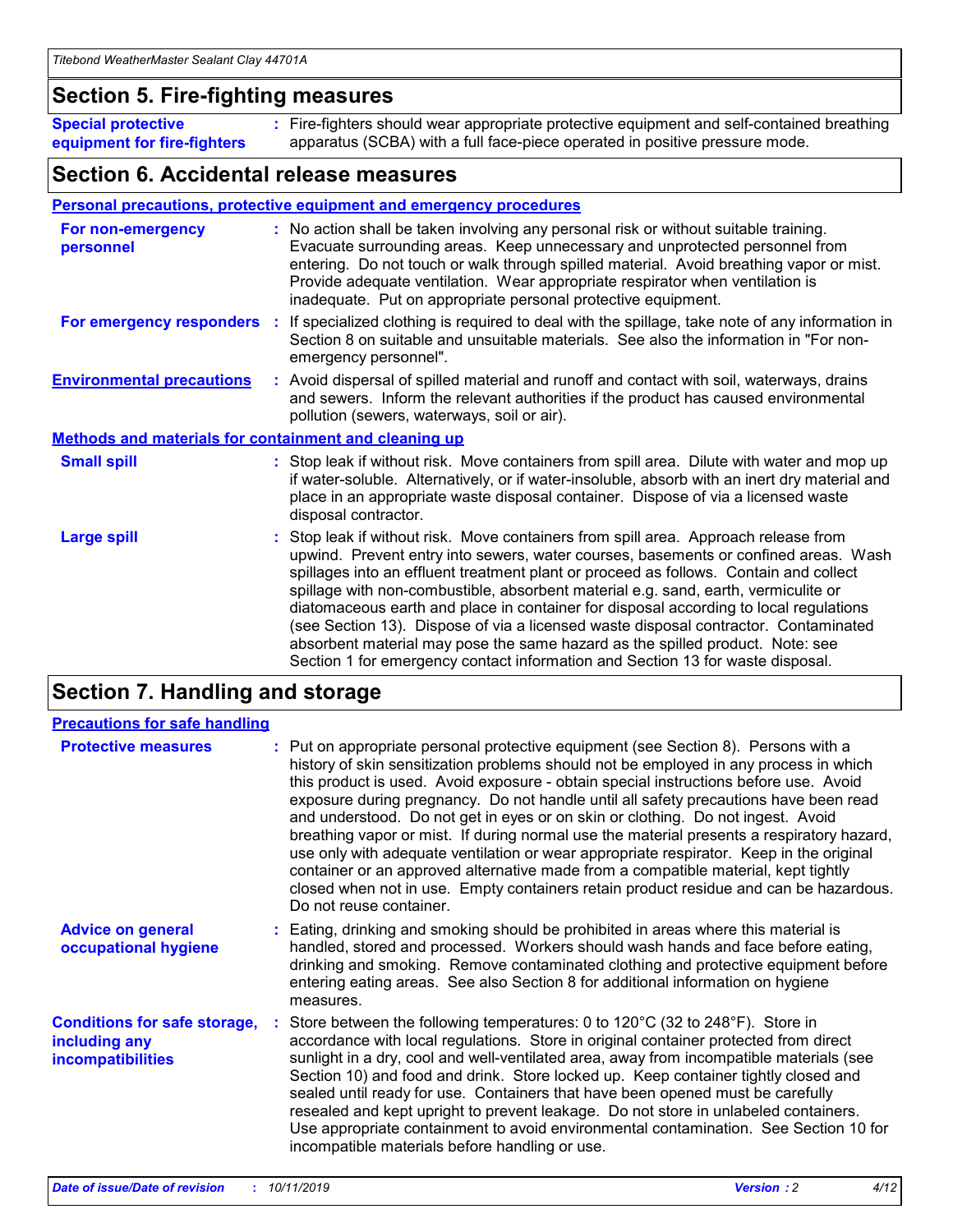## **Section 8. Exposure controls/personal protection**

#### **Control parameters**

#### **Occupational exposure limits**

| <b>Ingredient name</b>                               |    |                        | <b>Exposure limits</b>                                                                                                                                                                                                                                                                                                                                                                                                                                                                                                                                                                                                 |
|------------------------------------------------------|----|------------------------|------------------------------------------------------------------------------------------------------------------------------------------------------------------------------------------------------------------------------------------------------------------------------------------------------------------------------------------------------------------------------------------------------------------------------------------------------------------------------------------------------------------------------------------------------------------------------------------------------------------------|
| 3-aminopropyltriethoxysilane<br>Dibutyltin dilaurate |    |                        | None.<br>ACGIH TLV (United States, 3/2019). Absorbed through skin.<br>Notes: as Sn<br>TWA: $0.1 \text{ mg/m}^3$ , (as Sn) 8 hours.<br>STEL: 0.2 mg/m <sup>3</sup> , (as Sn) 15 minutes.<br>NIOSH REL (United States, 10/2016). Absorbed through skin.<br>Notes: as Sn<br>TWA: 0.1 mg/m <sup>3</sup> , (as Sn) 10 hours.<br>OSHA PEL (United States, 5/2018). Notes: as Sn<br>TWA: 0.1 mg/m <sup>3</sup> , (as Sn) 8 hours.<br>OSHA PEL 1989 (United States, 3/1989). Absorbed through skin.<br>Notes: measured as Sn<br>TWA: 0.1 mg/m <sup>3</sup> , (measured as Sn) 8 hours. Form: Organic                           |
| <b>Appropriate engineering</b><br>controls           |    |                        | : If user operations generate dust, fumes, gas, vapor or mist, use process enclosures,<br>local exhaust ventilation or other engineering controls to keep worker exposure to<br>airborne contaminants below any recommended or statutory limits.                                                                                                                                                                                                                                                                                                                                                                       |
| <b>Environmental exposure</b><br>controls            |    |                        | Emissions from ventilation or work process equipment should be checked to ensure<br>they comply with the requirements of environmental protection legislation. In some<br>cases, fume scrubbers, filters or engineering modifications to the process equipment<br>will be necessary to reduce emissions to acceptable levels.                                                                                                                                                                                                                                                                                          |
| <b>Individual protection measures</b>                |    |                        |                                                                                                                                                                                                                                                                                                                                                                                                                                                                                                                                                                                                                        |
| <b>Hygiene measures</b>                              |    |                        | : Wash hands, forearms and face thoroughly after handling chemical products, before<br>eating, smoking and using the lavatory and at the end of the working period.<br>Appropriate techniques should be used to remove potentially contaminated clothing.<br>Contaminated work clothing should not be allowed out of the workplace. Wash<br>contaminated clothing before reusing. Ensure that eyewash stations and safety<br>showers are close to the workstation location.                                                                                                                                            |
| <b>Eye/face protection</b>                           |    |                        | Safety eyewear complying with an approved standard should be used when a risk<br>assessment indicates this is necessary to avoid exposure to liquid splashes, mists,<br>gases or dusts. If contact is possible, the following protection should be worn, unless<br>the assessment indicates a higher degree of protection: chemical splash goggles.                                                                                                                                                                                                                                                                    |
| <b>Skin protection</b>                               |    |                        |                                                                                                                                                                                                                                                                                                                                                                                                                                                                                                                                                                                                                        |
| <b>Hand protection</b>                               |    |                        | : Chemical-resistant, impervious gloves complying with an approved standard should be<br>worn at all times when handling chemical products if a risk assessment indicates this is<br>necessary. Considering the parameters specified by the glove manufacturer, check<br>during use that the gloves are still retaining their protective properties. It should be<br>noted that the time to breakthrough for any glove material may be different for different<br>glove manufacturers. In the case of mixtures, consisting of several substances, the<br>protection time of the gloves cannot be accurately estimated. |
| <b>Body protection</b>                               |    | handling this product. | Personal protective equipment for the body should be selected based on the task being<br>performed and the risks involved and should be approved by a specialist before                                                                                                                                                                                                                                                                                                                                                                                                                                                |
| <b>Other skin protection</b>                         |    |                        | : Appropriate footwear and any additional skin protection measures should be selected<br>based on the task being performed and the risks involved and should be approved by a<br>specialist before handling this product.                                                                                                                                                                                                                                                                                                                                                                                              |
| <b>Respiratory protection</b>                        | ÷. | aspects of use.        | Based on the hazard and potential for exposure, select a respirator that meets the<br>appropriate standard or certification. Respirators must be used according to a<br>respiratory protection program to ensure proper fitting, training, and other important                                                                                                                                                                                                                                                                                                                                                         |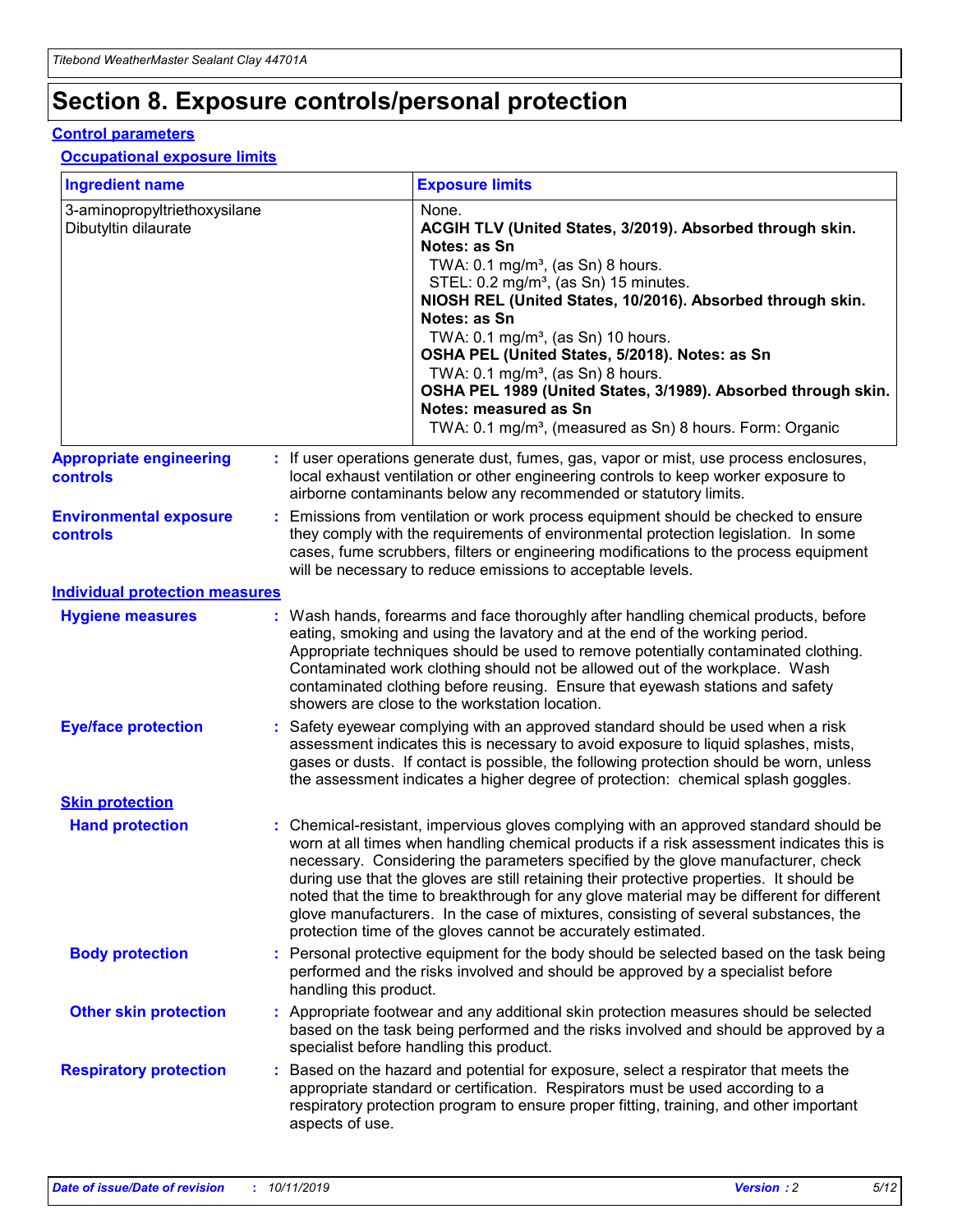### **Section 9. Physical and chemical properties**

#### **Appearance**

| <b>Physical state</b>                             | : Liquid. [Paste.]                                              |
|---------------------------------------------------|-----------------------------------------------------------------|
| <b>Color</b>                                      | Clay.                                                           |
| Odor                                              | None [Slight]                                                   |
| <b>Odor threshold</b>                             | $:$ Not available.                                              |
| рH                                                | : Not applicable.                                               |
| <b>Melting point</b>                              | : Not available.                                                |
| <b>Boiling point</b>                              | : >100°C (>212°F)                                               |
| <b>Flash point</b>                                | : Closed cup: >200°C (>392°F) [Setaflash.]                      |
| <b>Evaporation rate</b>                           | $:$ <1 (butyl acetate = 1)                                      |
| <b>Flammability (solid, gas)</b>                  | : Not available.                                                |
| Lower and upper explosive<br>(flammable) limits   | : Not available.                                                |
| <b>VOC (less water, less</b><br>exempt solvents)  | $: 0$ g/l                                                       |
| <b>Volatility</b>                                 | $: 0\%$ (w/w)                                                   |
| <b>Vapor density</b>                              | : Not available.                                                |
| <b>Relative density</b>                           | : 1.4329                                                        |
| <b>Solubility</b>                                 | Insoluble in the following materials: cold water and hot water. |
| <b>Solubility in water</b>                        | : Not available.                                                |
| <b>Partition coefficient: n-</b><br>octanol/water | $:$ Not available.                                              |
| <b>Auto-ignition temperature</b>                  | : Not available.                                                |
| <b>Decomposition temperature</b>                  | : Not available.                                                |
| <b>Viscosity</b>                                  | : Not available.                                                |

### **Section 10. Stability and reactivity**

| <b>Reactivity</b>                            |    | : No specific test data related to reactivity available for this product or its ingredients.            |
|----------------------------------------------|----|---------------------------------------------------------------------------------------------------------|
| <b>Chemical stability</b>                    |    | : The product is stable.                                                                                |
| <b>Possibility of hazardous</b><br>reactions |    | : Under normal conditions of storage and use, hazardous reactions will not occur.                       |
| <b>Conditions to avoid</b>                   |    | : No specific data.                                                                                     |
| <b>Incompatible materials</b>                | ٠. | No specific data.                                                                                       |
| <b>Hazardous decomposition</b><br>products   | ÷. | Under normal conditions of storage and use, hazardous decomposition products should<br>not be produced. |

### **Section 11. Toxicological information**

### **Information on toxicological effects**

#### **Acute toxicity**

| <b>Product/ingredient name</b> | <b>Result</b>           | <b>Species</b> | <b>Dose</b>                | <b>Exposure</b> |
|--------------------------------|-------------------------|----------------|----------------------------|-----------------|
| 3-aminopropyltriethoxysilane   | <b>ILD50 Dermal</b>     | Rabbit         | 4.29 g/kg                  |                 |
| Dibutyltin dilaurate           | ILD50 Oral<br>LD50 Oral | Rat<br>Rat     | $1.57$ g/kg<br>175 $mg/kg$ |                 |
|                                |                         |                |                            |                 |

**Irritation/Corrosion**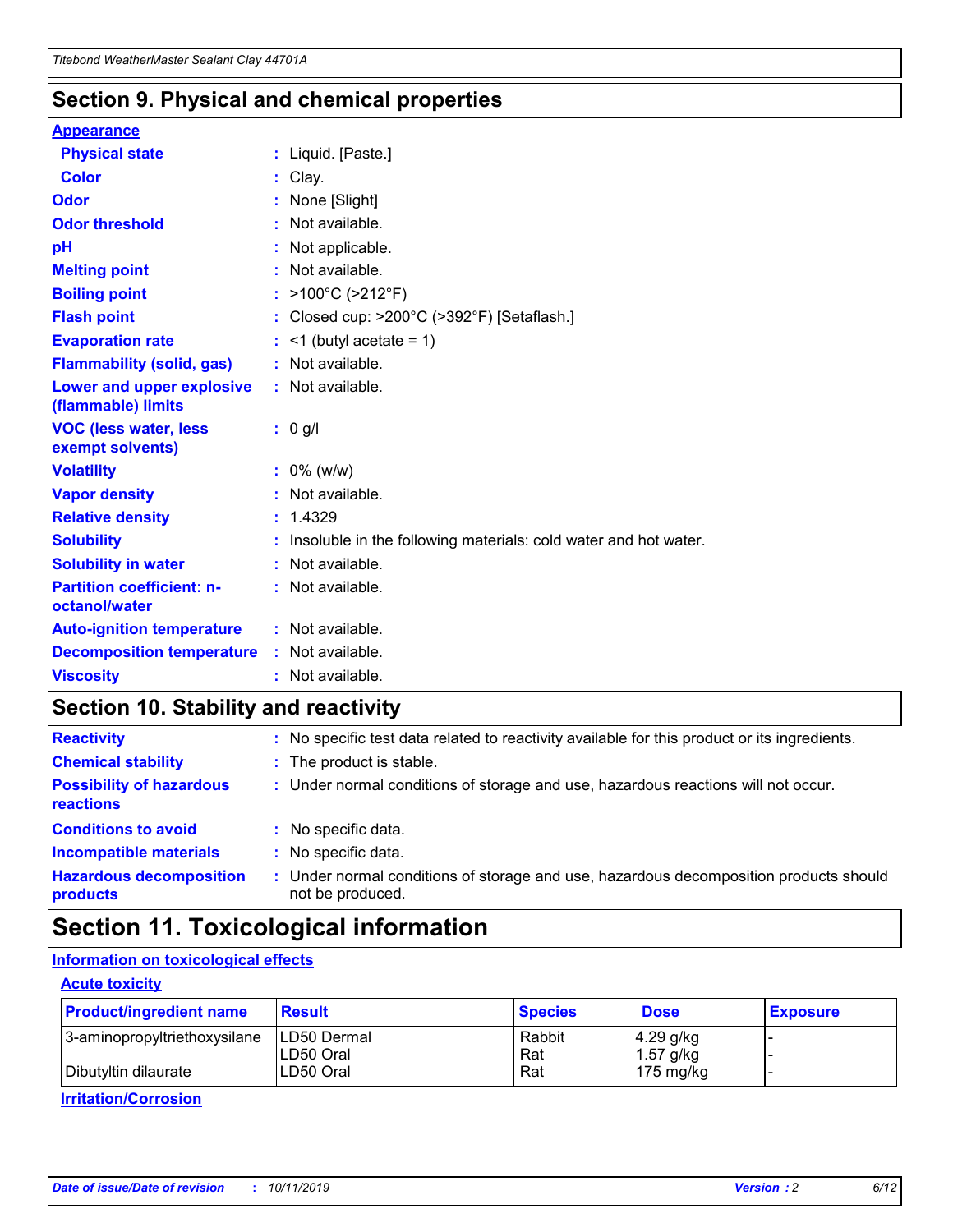## **Section 11. Toxicological information**

| <b>Product/ingredient name</b> | <b>Result</b>            | <b>Species</b> | <b>Score</b> | <b>Exposure</b>    | <b>Observation</b> |
|--------------------------------|--------------------------|----------------|--------------|--------------------|--------------------|
| 3-aminopropyltriethoxysilane   | Eyes - Mild irritant     | Rabbit         |              | $100$ mg           |                    |
|                                | Eyes - Severe irritant   | Rabbit         |              | 24 hours 750       |                    |
|                                |                          |                |              | ug                 |                    |
|                                | Skin - Severe irritant   | Rabbit         |              | 24 hours 5         | -                  |
| Dibutyltin dilaurate           | Eyes - Moderate irritant | Rabbit         |              | mg<br>24 hours 100 |                    |
|                                |                          |                |              | mg                 |                    |
|                                | Skin - Severe irritant   | Rabbit         |              | 500 mg             | -                  |

#### **Sensitization**

Not available.

#### **Mutagenicity**

Not available.

#### **Carcinogenicity**

Not available.

#### **Reproductive toxicity**

Not available.

#### **Teratogenicity**

Not available.

#### **Specific target organ toxicity (single exposure)**

Not available.

#### **Specific target organ toxicity (repeated exposure)**

| <b>Name</b>                                                                         |                                                                            | <b>Category</b>                                     | <b>Route of</b><br>exposure | <b>Target organs</b> |
|-------------------------------------------------------------------------------------|----------------------------------------------------------------------------|-----------------------------------------------------|-----------------------------|----------------------|
| Dibutyltin dilaurate                                                                |                                                                            | Category 1                                          | -                           | respiratory system   |
| <b>Aspiration hazard</b><br>Not available.                                          |                                                                            |                                                     |                             |                      |
| <b>Information on the likely</b><br>routes of exposure                              | : Not available.                                                           |                                                     |                             |                      |
| <b>Potential acute health effects</b>                                               |                                                                            |                                                     |                             |                      |
| <b>Eye contact</b>                                                                  | : May cause eye irritation.                                                |                                                     |                             |                      |
| <b>Inhalation</b>                                                                   |                                                                            | : No known significant effects or critical hazards. |                             |                      |
| <b>Skin contact</b>                                                                 | : May cause skin irritation.                                               |                                                     |                             |                      |
| <b>Ingestion</b>                                                                    |                                                                            | : No known significant effects or critical hazards. |                             |                      |
| <b>Symptoms related to the physical, chemical and toxicological characteristics</b> |                                                                            |                                                     |                             |                      |
| <b>Eye contact</b>                                                                  | irritation<br>watering<br>redness                                          | : Adverse symptoms may include the following:       |                             |                      |
| <b>Inhalation</b>                                                                   | reduced fetal weight<br>increase in fetal deaths<br>skeletal malformations | : Adverse symptoms may include the following:       |                             |                      |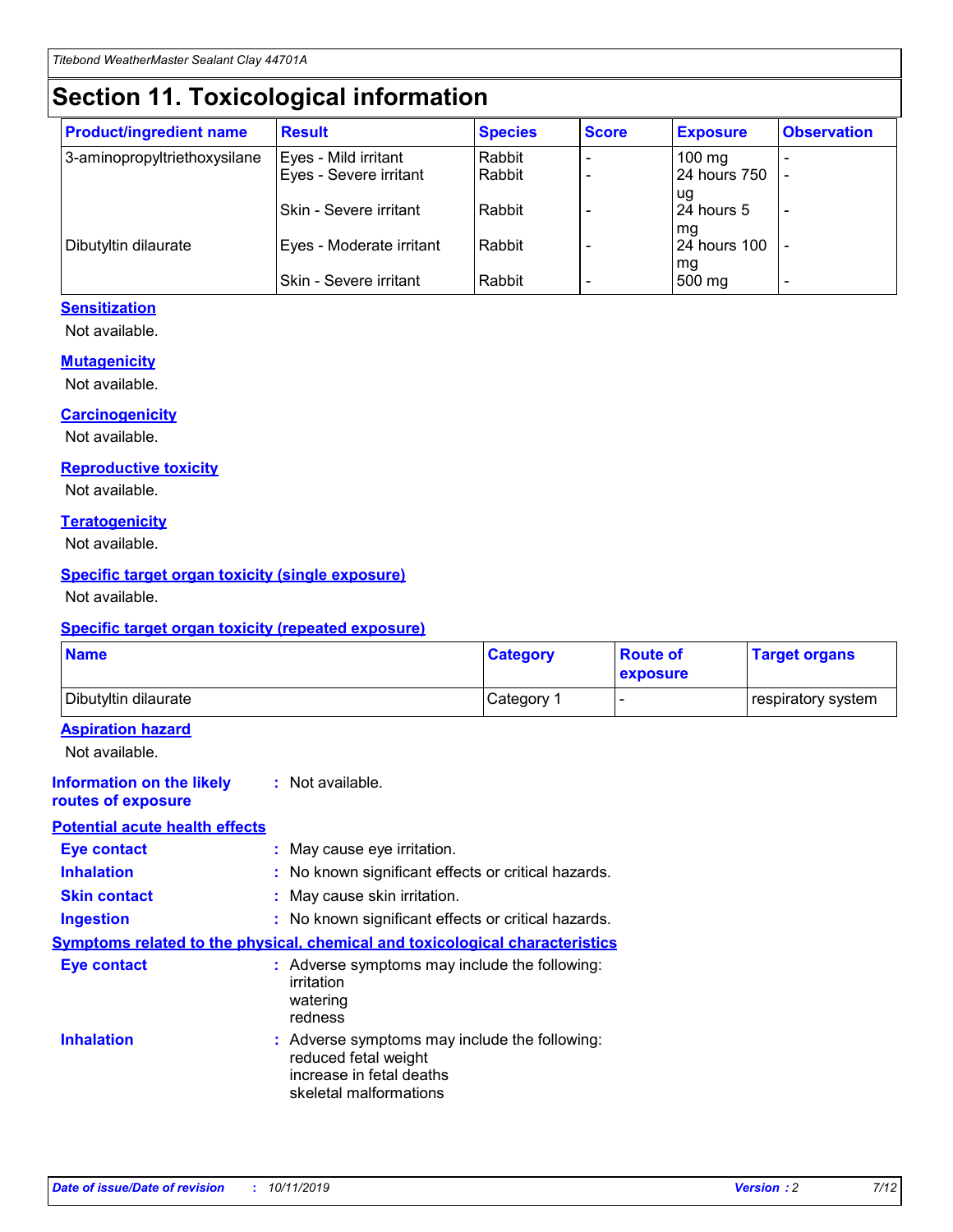## **Section 11. Toxicological information**

| <b>Skin contact</b>                     |                                                                                                          |
|-----------------------------------------|----------------------------------------------------------------------------------------------------------|
|                                         | : Adverse symptoms may include the following:<br>irritation                                              |
|                                         | redness                                                                                                  |
|                                         | reduced fetal weight                                                                                     |
|                                         | increase in fetal deaths                                                                                 |
|                                         | skeletal malformations                                                                                   |
| <b>Ingestion</b>                        | : Adverse symptoms may include the following:                                                            |
|                                         | reduced fetal weight                                                                                     |
|                                         | increase in fetal deaths                                                                                 |
|                                         | skeletal malformations                                                                                   |
|                                         | Delayed and immediate effects and also chronic effects from short and long term exposure                 |
| <b>Short term exposure</b>              |                                                                                                          |
| <b>Potential immediate</b>              | : Not available.                                                                                         |
| effects                                 |                                                                                                          |
| <b>Potential delayed effects</b>        | : Not available.                                                                                         |
| <b>Long term exposure</b>               |                                                                                                          |
| <b>Potential immediate</b>              | : Not available.                                                                                         |
| effects                                 |                                                                                                          |
| <b>Potential delayed effects</b>        | : Not available.                                                                                         |
| <b>Potential chronic health effects</b> |                                                                                                          |
| Not available.                          |                                                                                                          |
| <b>General</b>                          | : Once sensitized, a severe allergic reaction may occur when subsequently exposed to<br>very low levels. |
| <b>Carcinogenicity</b>                  | : No known significant effects or critical hazards.                                                      |
| <b>Mutagenicity</b>                     | No known significant effects or critical hazards.                                                        |
| <b>Teratogenicity</b>                   | May damage the unborn child.                                                                             |
| <b>Developmental effects</b>            | No known significant effects or critical hazards.                                                        |
| <b>Fertility effects</b>                | : May damage fertility.                                                                                  |
| <b>Numerical measures of toxicity</b>   |                                                                                                          |
| <b>Acute toxicity estimates</b>         |                                                                                                          |
|                                         |                                                                                                          |

Not available.

## **Section 12. Ecological information**

#### **Toxicity**

| <b>Product/ingredient name</b> | <b>Result</b>                     | <b>Species</b>                       | <b>Exposure</b> |
|--------------------------------|-----------------------------------|--------------------------------------|-----------------|
| Dibutyltin dilaurate           | Chronic EC10 > 2 mg/l Fresh water | Algae - Scenedesmus<br>I subspicatus | l 96 hours i    |

### **Persistence and degradability**

| <b>Product/ingredient name</b> | <b>Test</b>                                                                    | <b>Result</b>  |                   | <b>Dose</b> | <b>Inoculum</b>         |
|--------------------------------|--------------------------------------------------------------------------------|----------------|-------------------|-------------|-------------------------|
| Dibutyltin dilaurate           | OECD 301F<br>Ready<br>Biodegradability -<br>Manometric<br>Respirometry<br>Test | 23 % - 28 days |                   |             |                         |
| <b>Product/ingredient name</b> | <b>Aquatic half-life</b>                                                       |                | <b>Photolysis</b> |             | <b>Biodegradability</b> |
| Dibutyltin dilaurate           |                                                                                |                |                   |             | Inherent                |

### **Bioaccumulative potential**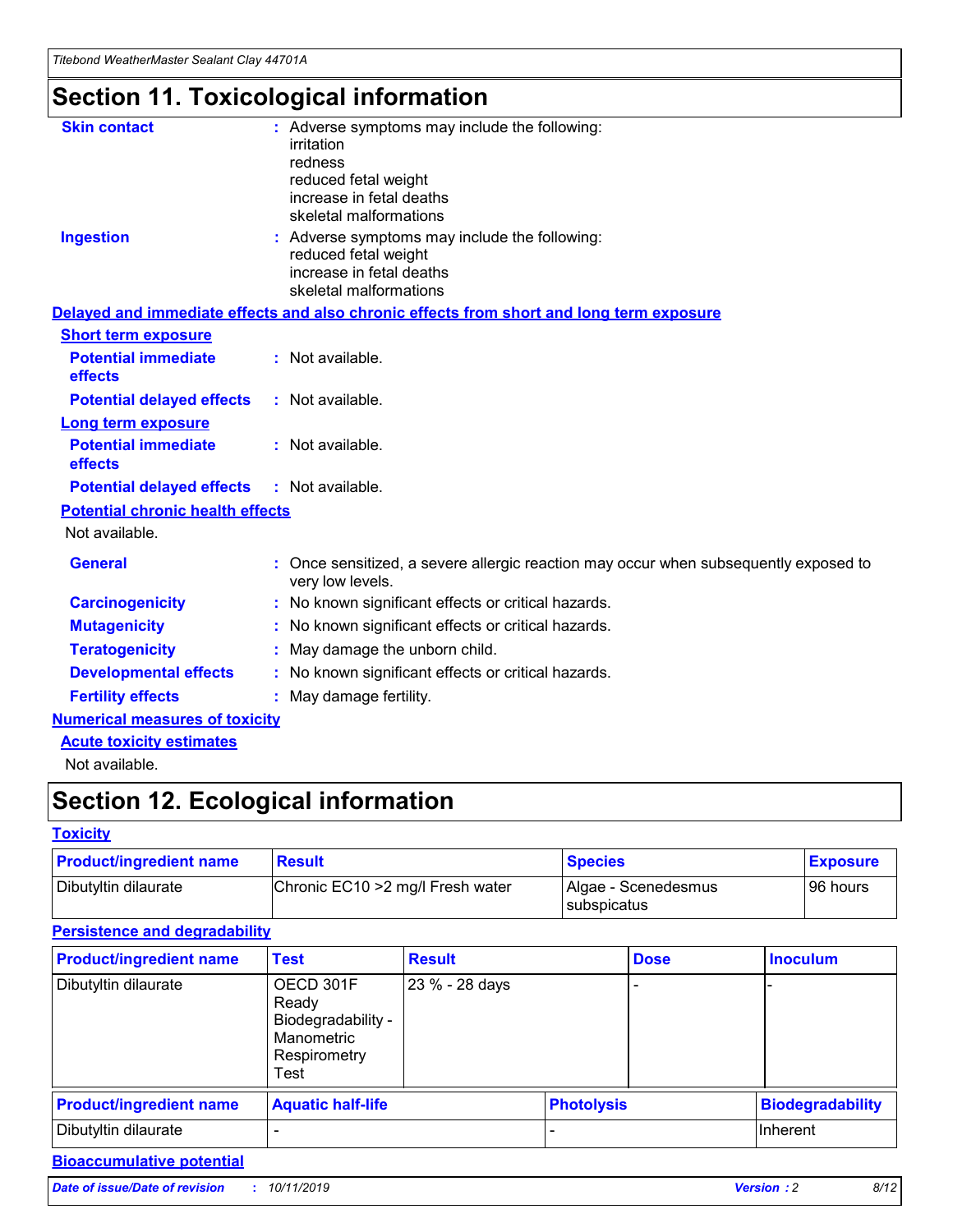## **Section 12. Ecological information**

| <b>Product/ingredient name</b>                       | ∣LoqP <sub>ow</sub> | <b>BCF</b>  | <b>Potential</b> |
|------------------------------------------------------|---------------------|-------------|------------------|
| 3-aminopropyltriethoxysilane<br>Dibutyltin dilaurate | 4.44                | 3.4<br>2.91 | low<br>low       |

#### **Mobility in soil**

| <i></i>                                                       |                                                     |
|---------------------------------------------------------------|-----------------------------------------------------|
| <b>Soil/water partition</b><br>coefficient (K <sub>oc</sub> ) | : Not available.                                    |
| <b>Other adverse effects</b>                                  | : No known significant effects or critical hazards. |

### **Section 13. Disposal considerations**

**Disposal methods :**

The generation of waste should be avoided or minimized wherever possible. Disposal of this product, solutions and any by-products should at all times comply with the requirements of environmental protection and waste disposal legislation and any regional local authority requirements. Dispose of surplus and non-recyclable products via a licensed waste disposal contractor. Waste should not be disposed of untreated to the sewer unless fully compliant with the requirements of all authorities with jurisdiction. Waste packaging should be recycled. Incineration or landfill should only be considered when recycling is not feasible. This material and its container must be disposed of in a safe way. Care should be taken when handling emptied containers that have not been cleaned or rinsed out. Empty containers or liners may retain some product residues. Avoid dispersal of spilled material and runoff and contact with soil, waterways, drains and sewers.

## **Section 14. Transport information**

|                                      | <b>DOT</b><br><b>Classification</b> | <b>TDG</b><br><b>Classification</b> | <b>Mexico</b><br><b>Classification</b> | <b>ADR/RID</b>           | <b>IMDG</b>              | <b>IATA</b>              |
|--------------------------------------|-------------------------------------|-------------------------------------|----------------------------------------|--------------------------|--------------------------|--------------------------|
| <b>UN number</b>                     | Not regulated.                      | Not regulated.                      | Not regulated.                         | Not regulated.           | Not regulated.           | Not regulated.           |
| <b>UN proper</b><br>shipping name    | $\qquad \qquad \blacksquare$        |                                     |                                        |                          |                          |                          |
| <b>Transport</b><br>hazard class(es) | $\blacksquare$                      | $\blacksquare$                      | $\blacksquare$                         | $\overline{\phantom{a}}$ | $\blacksquare$           | $\blacksquare$           |
| <b>Packing group</b>                 | $\overline{\phantom{a}}$            | $\overline{\phantom{0}}$            | $\overline{\phantom{0}}$               | -                        | $\overline{\phantom{0}}$ | $\overline{\phantom{a}}$ |
| <b>Environmental</b><br>hazards      | No.                                 | No.                                 | No.                                    | No.                      | No.                      | No.                      |

## **Section 15. Regulatory information**

#### **U.S. Federal regulations**

#### **SARA 302/304**

#### **Composition/information on ingredients**

No products were found.

**SARA 304 RQ :** Not applicable.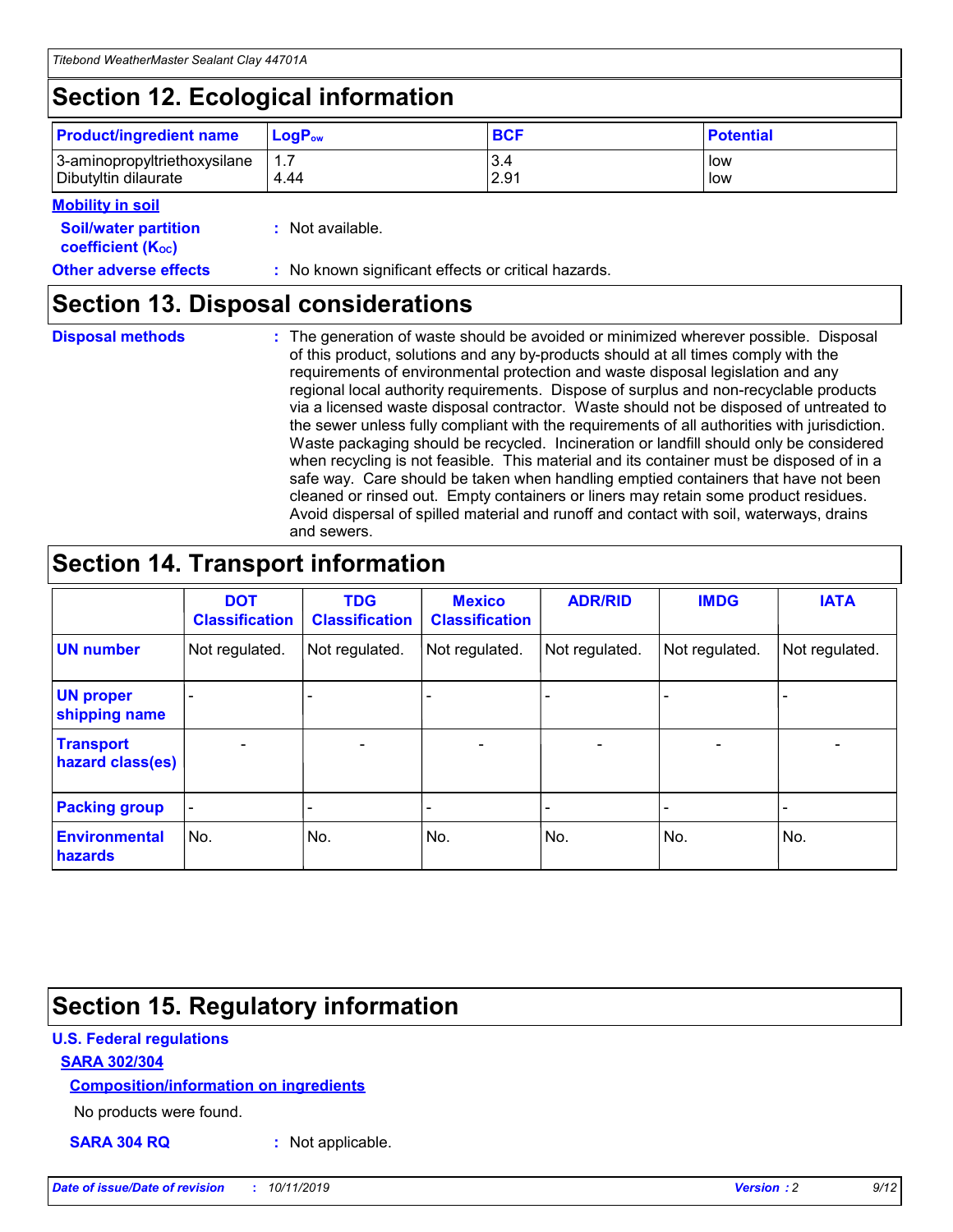## **Section 15. Regulatory information**

#### **SARA 311/312**

**Classification :** EYE IRRITATION - Category 2B SKIN SENSITIZATION - Category 1 TOXIC TO REPRODUCTION (Fertility) - Category 1B TOXIC TO REPRODUCTION (Unborn child) - Category 1B

#### **Composition/information on ingredients**

| <b>Name</b>                  | $\frac{9}{6}$ | <b>Classification</b>                                                                                            |
|------------------------------|---------------|------------------------------------------------------------------------------------------------------------------|
| 3-aminopropyltriethoxysilane | $\leq$ 3      | <b>FLAMMABLE LIQUIDS - Category 4</b><br><b>ACUTE TOXICITY (oral) - Category 4</b>                               |
|                              |               | SKIN IRRITATION - Category 2<br>EYE IRRITATION - Category 2A                                                     |
| Dibutyltin dilaurate         | ≤0.3          | ACUTE TOXICITY (oral) - Category 3<br>SKIN CORROSION - Category 1C                                               |
|                              |               | SERIOUS EYE DAMAGE - Category 1<br>SKIN SENSITIZATION - Category 1<br><b>GERM CELL MUTAGENICITY - Category 2</b> |
|                              |               | TOXIC TO REPRODUCTION (Fertility) - Category 1B<br>TOXIC TO REPRODUCTION (Unborn child) - Category 1B            |
|                              |               | SPECIFIC TARGET ORGAN TOXICITY (REPEATED<br>EXPOSURE) (respiratory system) - Category 1                          |

#### **State regulations**

| <b>Massachusetts</b> | : None of the components are listed. |
|----------------------|--------------------------------------|
| <b>New York</b>      | : None of the components are listed. |
| <b>New Jersey</b>    | : None of the components are listed. |
| <b>Pennsylvania</b>  | : None of the components are listed. |

#### **California Prop. 65**

**A** WARNING: This product can expose you to methanol, which is known to the State of California to cause birth defects or other reproductive harm. For more information go to www.P65Warnings.ca.gov.

| <b>Ingredient name</b> | No significant risk Maximum<br>level | acceptable dosage<br>level |
|------------------------|--------------------------------------|----------------------------|
| methanol               |                                      | Yes.                       |

#### **International regulations**

**Chemical Weapon Convention List Schedules I, II & III Chemicals** Not listed.

#### **Montreal Protocol**

Not listed.

**Stockholm Convention on Persistent Organic Pollutants**

Not listed.

### **UNECE Aarhus Protocol on POPs and Heavy Metals**

Not listed.

#### **Inventory list**

### **China :** All components are listed or exempted.

**United States TSCA 8(b) inventory :** All components are active or exempted.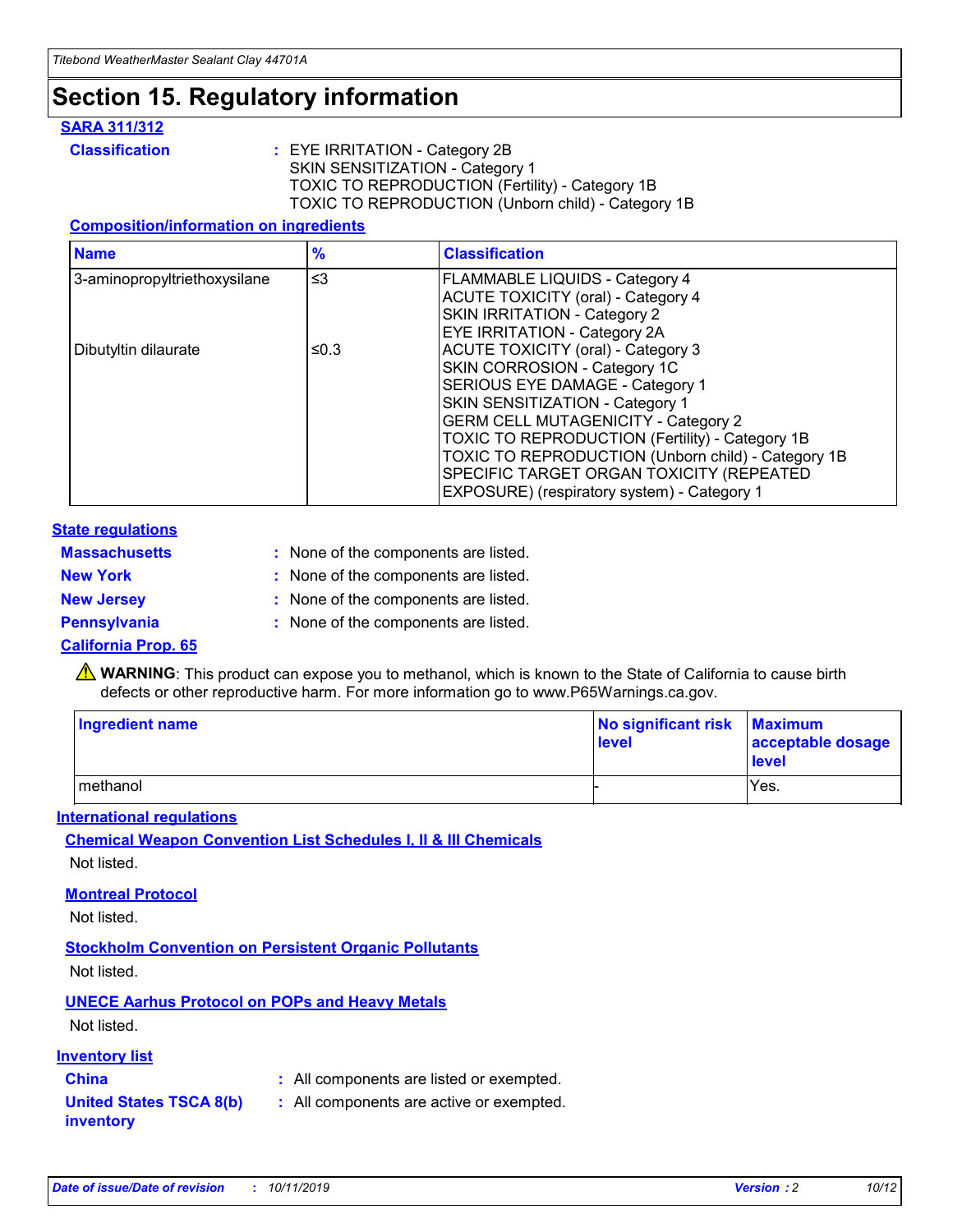## **Section 16. Other information**

**Hazardous Material Information System (U.S.A.)**



**Caution: HMIS® ratings are based on a 0-4 rating scale, with 0 representing minimal hazards or risks, and 4 representing significant hazards or risks. Although HMIS® ratings and the associated label are not required on SDSs or products leaving a facility under 29 CFR 1910.1200, the preparer may choose to provide them. HMIS® ratings are to be used with a fully implemented HMIS® program. HMIS® is a registered trademark and service mark of the American Coatings Association, Inc.**

**The customer is responsible for determining the PPE code for this material. For more information on HMIS® Personal Protective Equipment (PPE) codes, consult the HMIS® Implementation Manual.**

#### **National Fire Protection Association (U.S.A.)**



**Reprinted with permission from NFPA 704-2001, Identification of the Hazards of Materials for Emergency Response Copyright ©1997, National Fire Protection Association, Quincy, MA 02269. This reprinted material is not the complete and official position of the National Fire Protection Association, on the referenced subject which is represented only by the standard in its entirety.**

**Copyright ©2001, National Fire Protection Association, Quincy, MA 02269. This warning system is intended to be interpreted and applied only by properly trained individuals to identify fire, health and reactivity hazards of chemicals. The user is referred to certain limited number of chemicals with recommended classifications in NFPA 49 and NFPA 325, which would be used as a guideline only. Whether the chemicals are classified by NFPA or not, anyone using the 704 systems to classify chemicals does so at their own risk.**

#### **Procedure used to derive the classification**

| <b>Classification</b>                                                                                                                                                    |                                                                                                                                                                                                                                                                                                                                                                                                                                                                                                                                                               | <b>Justification</b>                                                     |
|--------------------------------------------------------------------------------------------------------------------------------------------------------------------------|---------------------------------------------------------------------------------------------------------------------------------------------------------------------------------------------------------------------------------------------------------------------------------------------------------------------------------------------------------------------------------------------------------------------------------------------------------------------------------------------------------------------------------------------------------------|--------------------------------------------------------------------------|
| EYE IRRITATION - Category 2B<br>SKIN SENSITIZATION - Category 1<br>TOXIC TO REPRODUCTION (Fertility) - Category 1B<br>TOXIC TO REPRODUCTION (Unborn child) - Category 1B |                                                                                                                                                                                                                                                                                                                                                                                                                                                                                                                                                               | Expert judgment<br>Expert judgment<br>Expert judgment<br>Expert judgment |
| <b>History</b>                                                                                                                                                           |                                                                                                                                                                                                                                                                                                                                                                                                                                                                                                                                                               |                                                                          |
| <b>Date of printing</b>                                                                                                                                                  | : 4/22/2022                                                                                                                                                                                                                                                                                                                                                                                                                                                                                                                                                   |                                                                          |
| Date of issue/Date of<br>revision                                                                                                                                        | : 10/11/2019                                                                                                                                                                                                                                                                                                                                                                                                                                                                                                                                                  |                                                                          |
| Date of previous issue                                                                                                                                                   | : 10/16/2020                                                                                                                                                                                                                                                                                                                                                                                                                                                                                                                                                  |                                                                          |
| <b>Version</b>                                                                                                                                                           | $\therefore$ 2                                                                                                                                                                                                                                                                                                                                                                                                                                                                                                                                                |                                                                          |
| <b>Key to abbreviations</b>                                                                                                                                              | $:$ ATE = Acute Toxicity Estimate<br><b>BCF</b> = Bioconcentration Factor<br>GHS = Globally Harmonized System of Classification and Labelling of Chemicals<br>IATA = International Air Transport Association<br>IBC = Intermediate Bulk Container<br><b>IMDG = International Maritime Dangerous Goods</b><br>LogPow = logarithm of the octanol/water partition coefficient<br>MARPOL = International Convention for the Prevention of Pollution From Ships, 1973<br>as modified by the Protocol of 1978. ("Marpol" = marine pollution)<br>UN = United Nations |                                                                          |